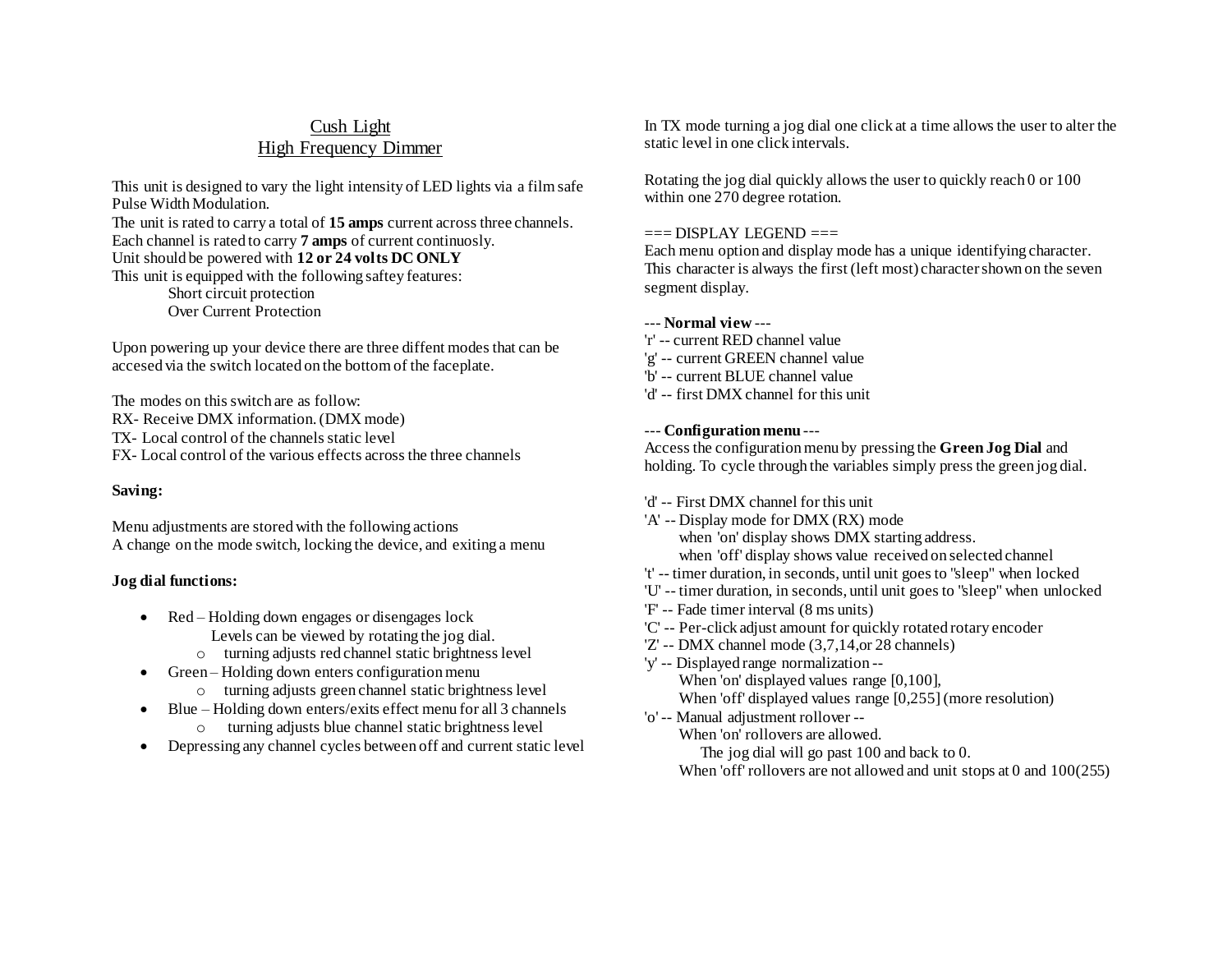#### --- **Effect menu** ---

Enter the effect menu by depressing the **Blue Jog Dial** and holding.

Upon entering the effect menu rotating the red, green, or blue jog dials will affect the variable selected for that channel.

To cycle through the variables simply press the blue jog dial.

- 'E' -- Effect type selection. See appendix A for an explanation of effects.
- 'L' -- Low (minimum) effect value
- 'H' -- High (maximum) effect value
- 'S' -- Effect speed -- timer duration between adjustments (in 8 ms units)
- 'n' -- Base effect increment amount per interval
- 'P' -- Effect starting phase, in degrees (0-360)

=== **DMX Channel Modes** === There are four DMX channel modes:

3 Channel Mode:

-------------------------------------------

## Channel Purpose

- 1 RED channel intensity
- 2 GREEN channel intensity
- 3 BLUE channel intensity

#### 7-Channel Mode:

## -------------------------------------------- Channel Purpose Range 1 RED channel high [0,255] 2 GREEN channel high [0,255] 3 BLUE channel high [0,255] 4 RED channel low [0,255] 5 GREEN channel low [0,255] 6 BLUE channel low [0,255] 7 Common Effect control: [0,255] Value Effect 000-025 none (direct DMX control) 026-050 linear 051-075 logarithmic 076-100 exponential 101-125 BLIP 126-150 PILB 151-175 lightning 176-200 random 201-255 none (direct DMX control)

When selecting any effect other than none, the HIGH and LOW values constrain the range of the effect. When selecting no effect (direct DMX control), the channels are each set to the higher of the HIGH and LOW values for that channel (Highest Takes Precedent).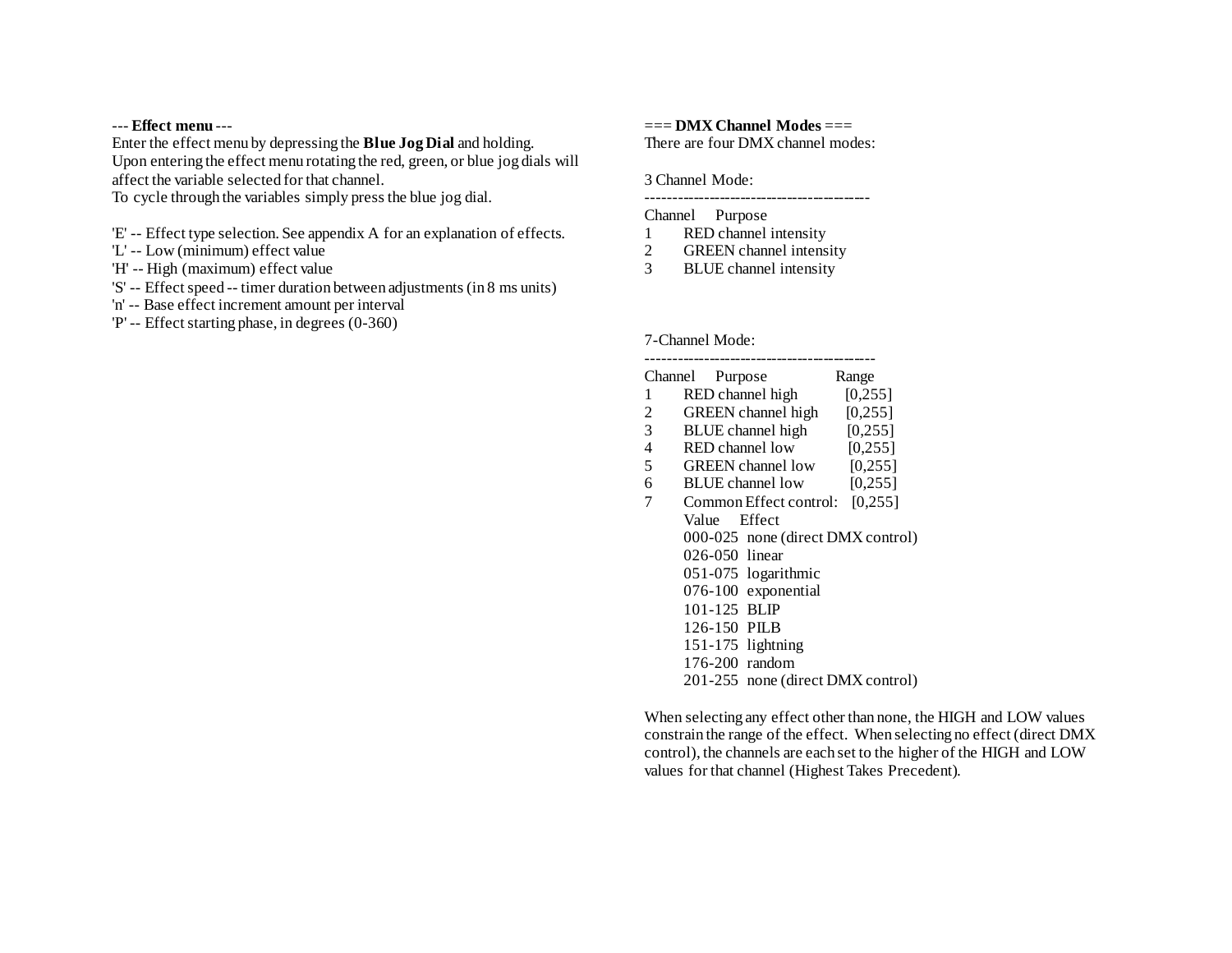### 14 -Channel Mode:

| Channel                 | Purpose                 |                               | Range    |
|-------------------------|-------------------------|-------------------------------|----------|
| $\mathbf{1}$            | RED channel high        |                               | [0, 255] |
| $\overline{\mathbf{c}}$ |                         | GREEN channel high            | [0, 255] |
| 3                       |                         | <b>BLUE</b> channel high      | [0, 255] |
| $\overline{4}$          | RED channel low         |                               | [0,255]  |
| 5                       |                         | <b>GREEN</b> channel low      | [0, 255] |
| 6                       | <b>BLUE</b> channel low |                               | [0,255]  |
| 7                       |                         | RED Effect control:           | [0, 255] |
|                         | Value                   | Effect                        |          |
|                         | 000-025                 | none (direct DMX control)     |          |
|                         | 026-050                 | linear                        |          |
|                         |                         | 051-075 logarithmic           |          |
|                         |                         | 076-100 exponential           |          |
|                         | $101 - 125$             | <b>BLIP</b>                   |          |
|                         | 126-150 PILB            |                               |          |
|                         | 151-175 lightning       |                               |          |
|                         | 176-200                 | random                        |          |
|                         | 201-255                 | none (direct DMX control)     |          |
| 8                       |                         | GREEN Effect control: [0,255] |          |
|                         | Value                   | Effect                        |          |
|                         | 000-025                 | none (direct DMX control)     |          |
|                         | 026-050                 | linear                        |          |
|                         | 051-075                 | logarithmic                   |          |
|                         | 076-100                 | exponential                   |          |
|                         | 101-125                 | <b>BLIP</b>                   |          |
|                         | 126-150 PILB            |                               |          |
|                         | 151-175                 | lightning                     |          |
|                         | 176-200                 | random                        |          |
|                         | 201-255                 | none (direct DMX control)     |          |
| 9                       |                         | <b>BLUE Effect control:</b>   | [0, 255] |
|                         | Value                   | Effect                        |          |
|                         | 000-025                 | none (direct DMX control)     |          |
|                         | 026-050 linear          |                               |          |
|                         | 051-075                 | logarithmic                   |          |
|                         | 076-100                 | exponential                   |          |
|                         | 101-125                 | <b>BLIP</b>                   |          |
|                         | 126-150                 | PILB                          |          |
|                         | 151-175                 | lightning                     |          |

|    | 176-200 random                     |  |
|----|------------------------------------|--|
|    | 201-255 none (direct DMX control)  |  |
| 10 | Common Scale up<br>[0, 255]        |  |
| 11 | [0, 255]<br>Common Scale down      |  |
| 12 | [0, 255]<br>Common Effect Interval |  |
| 13 | [0.255]<br>Common Effect Increment |  |
| 14 | Common Normalized Phase [0,255]    |  |

When selecting any effect other than none, the HIGH and LOW values constrain the range of the effect. When selecting no effect (direct DMX control), that channel is each set to the higher of the HIGH and LOW values (Highest Takes Precedent). The common scale up/scale down values cause a proportional scaling to be applied across all channels. The scale up value starts at 0 (no change), and as it increases, all three output channels are increased by a proportional amount. Similarly, the scale down value starts at 255 (no change), and as it decreases, all three output channels are decreased by a proportional amount.

Example: the channels  $(r/g/b)$  are set to 20/40/50, scale up value is set to 32  $(32/256 * 100\% = +12.5\%),$ scale down value is set to  $192 ((255 - 192) / 256 * 100\% = -25\%).$ The net effect is that each output adjusted by  $-12.5\%$  ( $+12.5 - 25 = -12.5$ ), resulting in adjusted outputs of approximately 17.5/35/43.75.

The common increment, interval and phase values apply across all 3 channels when using an effect. The common phase value has been normalized from the [0,359] range to [0,255] to fit into one Channel. A scaling factor of 360/256 is applied to the selected value to reconstitute it . Example:  $0-0^\circ$ ,  $128-180^\circ$ ,  $255-359^\circ$ , etc. Note: There is a minimum increment/interval valu e of 1; a 0 setting for these values is treated as 1 instead.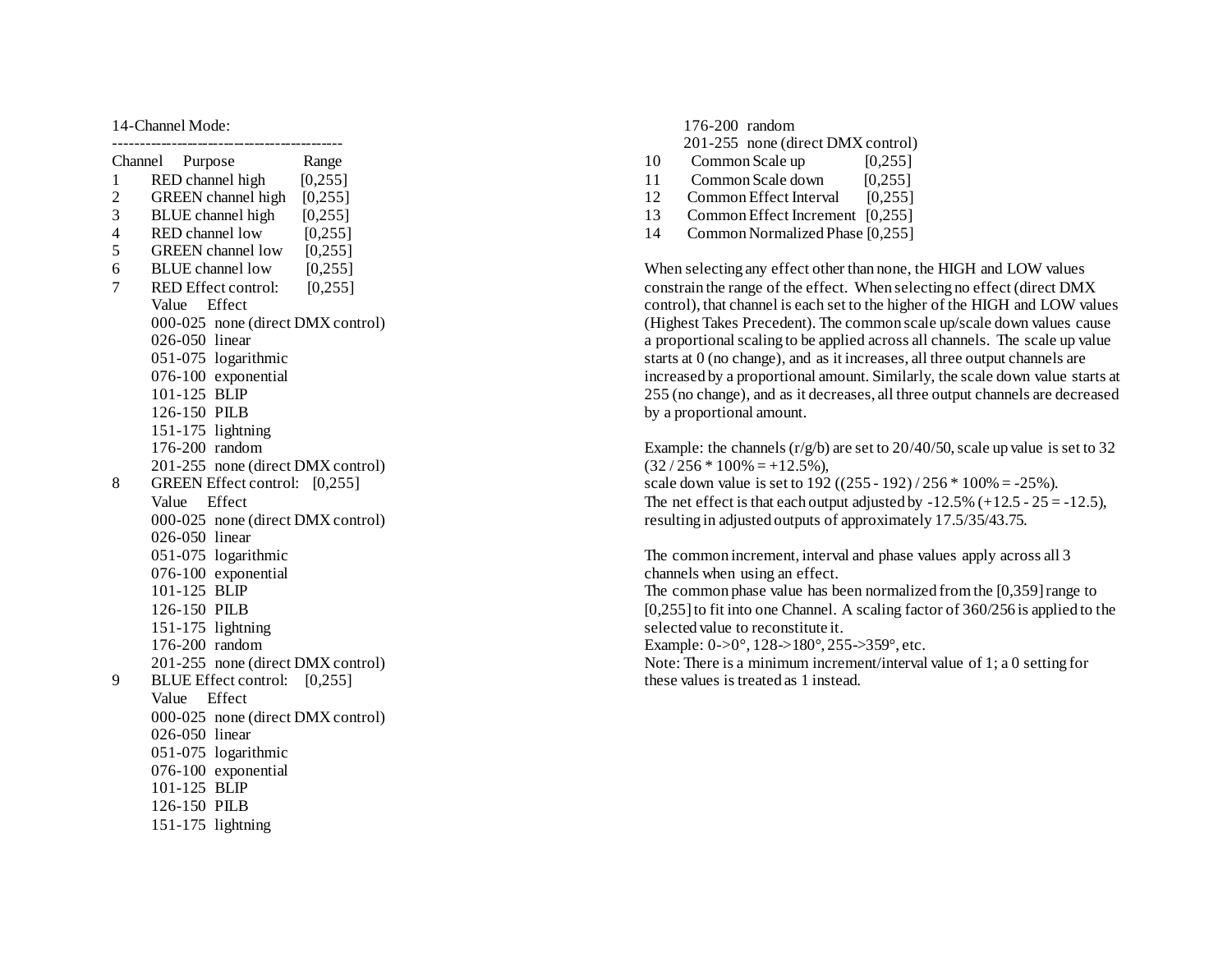### 28 -Channel Mode :

|                          | Channel Purpose<br>Range             |  |  |  |
|--------------------------|--------------------------------------|--|--|--|
| $\mathbf{1}$             | RED channel high [0,255]             |  |  |  |
| $\overline{c}$           | GREEN channel high [0,255]           |  |  |  |
| 3                        | BLUE channel high [0,255]            |  |  |  |
| $\overline{\mathcal{L}}$ | RED channel low<br>[0, 255]          |  |  |  |
| 5                        | GREEN channel low [0,255]            |  |  |  |
| 6                        | [0,255]<br><b>BLUE</b> channel low   |  |  |  |
| 7                        | RED Effect control:<br>[0, 255]      |  |  |  |
|                          | Value Effect                         |  |  |  |
|                          | 000-025 none (direct DMX control)    |  |  |  |
|                          | 026-050 linear                       |  |  |  |
|                          | 051-075 logarithmic                  |  |  |  |
|                          | 076-100 exponential                  |  |  |  |
|                          | 101-125 BLIP                         |  |  |  |
|                          | 126-150 PILB                         |  |  |  |
|                          | 151-175 lightning                    |  |  |  |
|                          | 176-200 random                       |  |  |  |
|                          | 201-255 none (direct DMX control)    |  |  |  |
| 8                        | GREEN Effect control: [0,255]        |  |  |  |
|                          | Effect<br>Value                      |  |  |  |
|                          | 000-025 none (direct DMX control)    |  |  |  |
|                          | 026-050 linear                       |  |  |  |
|                          | 051-075 logarithmic                  |  |  |  |
|                          | 076-100 exponential                  |  |  |  |
|                          | 101-125 BLIP                         |  |  |  |
|                          | 126-150 PILB                         |  |  |  |
|                          | 151-175 lightning                    |  |  |  |
|                          | 176-200 random                       |  |  |  |
|                          | 201-255<br>none (direct DMX control) |  |  |  |
| 9                        | BLUE Effect control: [0,255]         |  |  |  |
|                          | Effect<br>Value                      |  |  |  |
|                          | 000-025 none (direct DMX control)    |  |  |  |
|                          | 026-050 linear                       |  |  |  |
|                          | 051-075 logarithmic                  |  |  |  |
|                          | 076-100 exponential                  |  |  |  |
|                          | 101-125 BLIP                         |  |  |  |
|                          | 126-150 PILB                         |  |  |  |
|                          | 151-175 lightning                    |  |  |  |
|                          |                                      |  |  |  |

|                             | 176-200 random                    |          |  |  |
|-----------------------------|-----------------------------------|----------|--|--|
|                             | 201-255 none (direct DMX control) |          |  |  |
| 10                          | RED Scale up                      | [0.255]  |  |  |
| 11                          | <b>GREEN</b> Scale up             | [0,255]  |  |  |
| 12                          | <b>BLUE</b> Scale up              | [0, 255] |  |  |
| 13                          | RED Scale down                    | [0,255]  |  |  |
| 14                          | <b>GREEN</b> Scale down           | [0.255]  |  |  |
| 15                          | <b>BLUE</b> Scale down            | [0,255]  |  |  |
| 16                          | <b>RED</b> Effect Interval        | [0.255]  |  |  |
| 17                          | <b>GREEN</b> Effect Interval      | [0,255]  |  |  |
| 18                          | <b>BLUE Effect Interval</b>       | [0.255]  |  |  |
| 19                          | <b>RED Effect Increment</b>       | [0,255]  |  |  |
| 20                          | <b>GREEN</b> Effect Increment     | [0.255]  |  |  |
| 21                          | <b>BLUE Effect Increment</b>      | [0,255]  |  |  |
|                             | 22-23 RED Phase                   | [0,359]  |  |  |
| $24 - 25$                   | <b>GREEN</b> Phase                | [0.359]  |  |  |
|                             | 26-27 BLUE Phase                  | [0,359]  |  |  |
| 28                          | <b>Restart Effects</b>            | [0,255]  |  |  |
|                             | 000-199 No reset                  |          |  |  |
| 200-255 Restart all effects |                                   |          |  |  |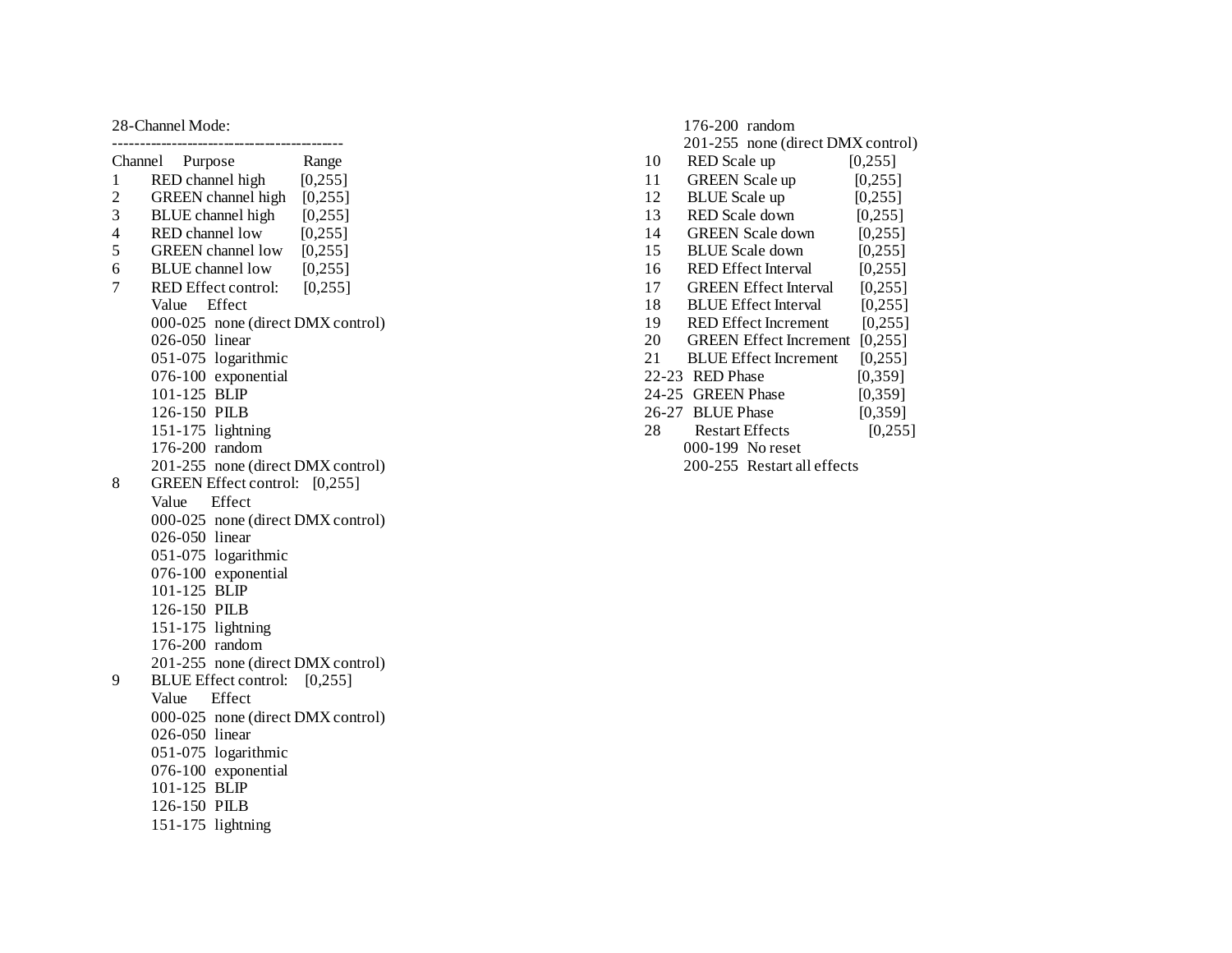## Troubleshooting Guide

This unit is designed to vary the light intensity of LED lights via a film safe Pulse Width Modulation.

It is also designed to keep you safe and provide years of worry free dimming. To ensure this several saftey measures have been taken. When an error occurs the display will flash and indicate what type of error you are experiencing. It measures and tests at the milisecond level. If you correct the error and then press one of the rotory knobs down the dimmer will allow you to carry on your function. If the error message is still displayed the problem still exists.

A current foldback feature has been built in to prevent overamping the main connector. Should you go beyond the ampacity rating the display will read Short. Simply reduce the load to continue using your device.

Short circuit protection is designed to help prevent you from shorting out your device and starting a fire. Should a short occur the display will read short.

Each channel is rated to carry **7 amps** of current continuosly. Each Channel is fused accordingly. If you exceed this rating per channel a fuse will blow on the board. This is a factory servicable item; however it is not covered under your warranty. If you wish to return your device, you must do so with a postage paid return label.

This dimmer should be powered with **12 or 24 volts DC ONLY.** If you see a display that reads Lbat the voltage supply is below 10 Volts DC If you see a display that reads Hbat the voltage supply is above 28 Volts DC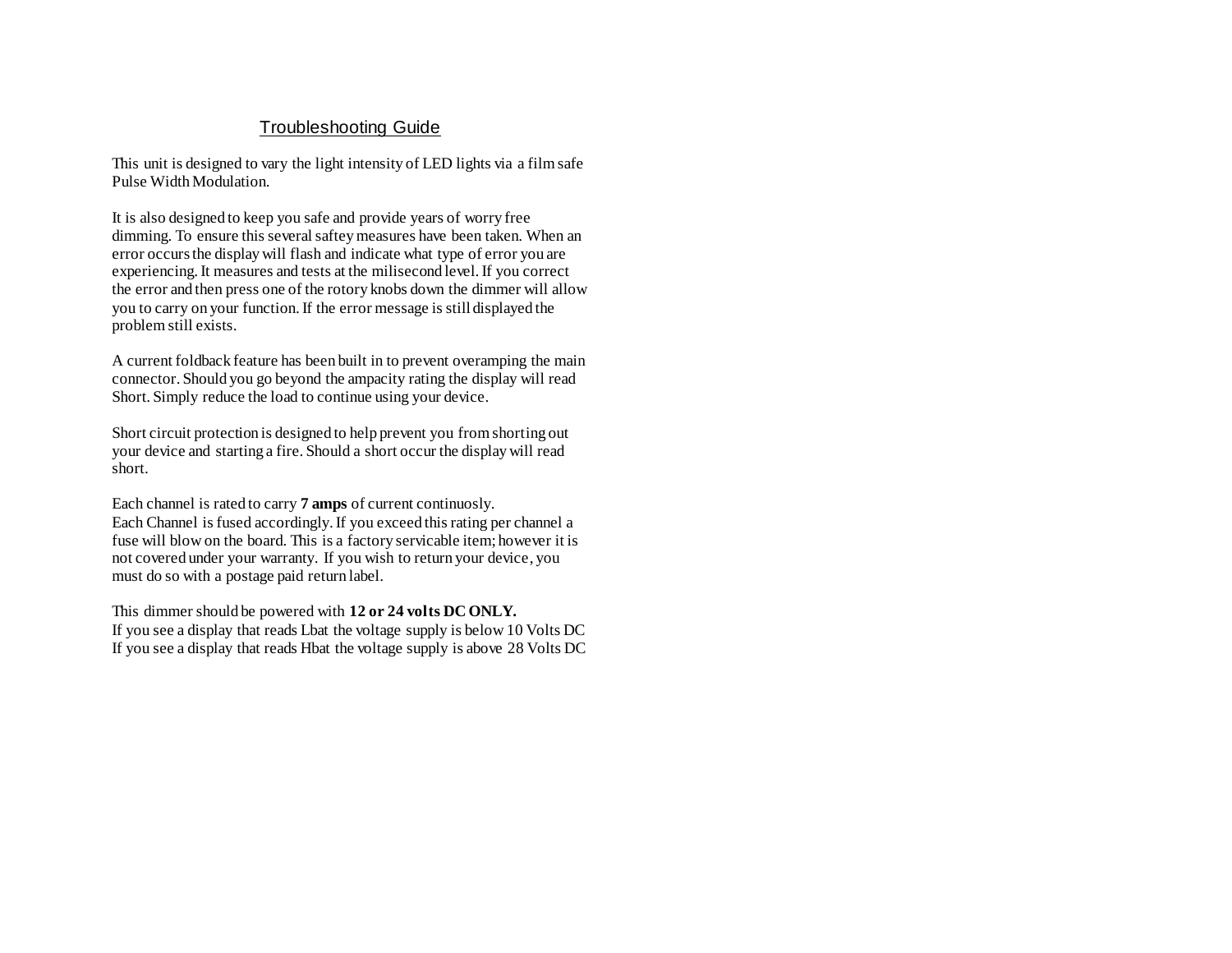Appendix A:

Explanation of effects:

LIN Linear rise, linear fall

LOG Exponential rise, log fall



PO Log rise, exponential fall